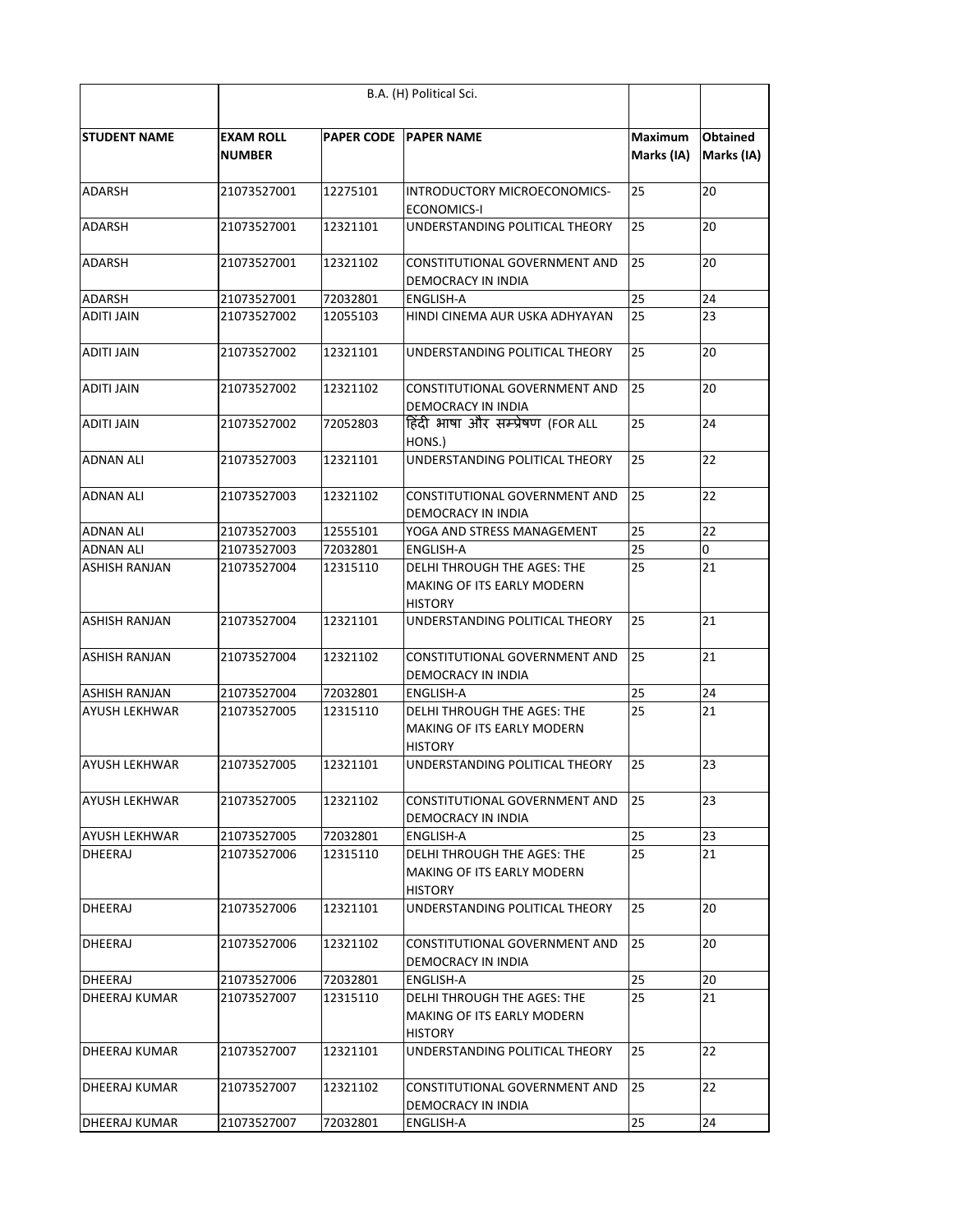| DIVYANSHI KANYAL           | 21073527008 | 12321101 | UNDERSTANDING POLITICAL THEORY                                                            | 25 | 20 |
|----------------------------|-------------|----------|-------------------------------------------------------------------------------------------|----|----|
| <b>DIVYANSHI KANYAL</b>    | 21073527008 | 12321102 | CONSTITUTIONAL GOVERNMENT AND<br><b>DEMOCRACY IN INDIA</b>                                | 25 | 20 |
| DIVYANSHI KANYAL           | 21073527008 | 12555101 | YOGA AND STRESS MANAGEMENT                                                                | 25 | 23 |
| DIVYANSHI KANYAL           | 21073527008 | 72032801 | ENGLISH-A                                                                                 | 25 | 22 |
| <b>GAURAV</b>              | 21073527009 | 12321101 | UNDERSTANDING POLITICAL THEORY                                                            | 25 | 21 |
| <b>GAURAV</b>              | 21073527009 | 12321102 | CONSTITUTIONAL GOVERNMENT AND<br>DEMOCRACY IN INDIA                                       | 25 | 21 |
| <b>GAURAV</b>              | 21073527009 | 12555101 | YOGA AND STRESS MANAGEMENT                                                                | 25 | 23 |
| <b>GAURAV</b>              | 21073527009 | 72052803 | हिंदी भाषा और सम्प्रेषण (FOR ALL<br>HONS.)                                                | 25 | 22 |
| <b>GINETA DUTTA</b>        | 21073527010 | 12275101 | INTRODUCTORY MICROECONOMICS-<br><b>ECONOMICS-I</b>                                        | 25 | 20 |
| <b>GINETA DUTTA</b>        | 21073527010 | 12321101 | UNDERSTANDING POLITICAL THEORY                                                            | 25 | 20 |
| <b>GINETA DUTTA</b>        | 21073527010 | 12321102 | CONSTITUTIONAL GOVERNMENT AND<br>DEMOCRACY IN INDIA                                       | 25 | 20 |
| <b>GINETA DUTTA</b>        | 21073527010 | 72032801 | <b>ENGLISH-A</b>                                                                          | 25 | 22 |
| <b>HARDIK PARASHAR</b>     | 21073527011 | 12315110 | <b>DELHI THROUGH THE AGES: THE</b><br><b>MAKING OF ITS EARLY MODERN</b><br><b>HISTORY</b> | 25 | 22 |
| <b>HARDIK PARASHAR</b>     | 21073527011 | 12321101 | UNDERSTANDING POLITICAL THEORY                                                            | 25 | 23 |
| <b>HARDIK PARASHAR</b>     | 21073527011 | 12321102 | CONSTITUTIONAL GOVERNMENT AND<br>DEMOCRACY IN INDIA                                       | 25 | 23 |
| <b>HARDIK PARASHAR</b>     | 21073527011 | 72032801 | <b>ENGLISH-A</b>                                                                          | 25 | 24 |
| <b>HARSH VERMA</b>         | 21073527012 | 12315110 | DELHI THROUGH THE AGES: THE<br><b>MAKING OF ITS EARLY MODERN</b><br><b>HISTORY</b>        | 25 | 0  |
| <b>HARSH VERMA</b>         | 21073527012 | 12321101 | UNDERSTANDING POLITICAL THEORY                                                            | 25 | 21 |
| <b>HARSH VERMA</b>         | 21073527012 | 12321102 | CONSTITUTIONAL GOVERNMENT AND<br>DEMOCRACY IN INDIA                                       | 25 | 21 |
| <b>HARSH VERMA</b>         | 21073527012 | 72032801 | <b>ENGLISH-A</b>                                                                          | 25 | 20 |
| HIMANSHU SOOD              | 21073527013 | 12035902 | MEDIA AND COMMUNICATION SKILLS                                                            | 25 | 20 |
| HIMANSHU SOOD              | 21073527013 | 12321101 | UNDERSTANDING POLITICAL THEORY                                                            | 25 | 20 |
| <b>HIMANSHU SOOD</b>       | 21073527013 | 12321102 | CONSTITUTIONAL GOVERNMENT AND<br><b>DEMOCRACY IN INDIA</b>                                | 25 | 20 |
| HIMANSHU SOOD              | 21073527013 | 72052803 | हिंदी भाषा और सम्प्रेषण (FOR ALL<br>HONS.)                                                | 25 | 21 |
| JAYENDRA RAJ               | 21073527014 | 12315110 | <b>DELHI THROUGH THE AGES: THE</b><br>MAKING OF ITS EARLY MODERN<br><b>HISTORY</b>        | 25 | 21 |
| JAYENDRA RAJ               | 21073527014 | 12321101 | UNDERSTANDING POLITICAL THEORY                                                            | 25 | 22 |
| <b>JAYENDRA RAJ</b>        | 21073527014 | 12321102 | CONSTITUTIONAL GOVERNMENT AND<br>DEMOCRACY IN INDIA                                       | 25 | 22 |
| <b>JAYENDRA RAJ</b>        | 21073527014 | 72052803 | हिंदी भाषा और सम्प्रेषण (FOR ALL<br>HONS.)                                                | 25 | 22 |
| JITENDAR SINGH NEGI        | 21073527015 | 12321101 | UNDERSTANDING POLITICAL THEORY                                                            | 25 | 21 |
| JITENDAR SINGH NEGI        | 21073527015 | 12321102 | CONSTITUTIONAL GOVERNMENT AND<br>DEMOCRACY IN INDIA                                       | 25 | 21 |
| <b>JITENDAR SINGH NEGI</b> | 21073527015 | 12555101 | YOGA AND STRESS MANAGEMENT                                                                | 25 | 23 |
| JITENDAR SINGH NEGI        | 21073527015 | 72032801 | ENGLISH-A                                                                                 | 25 | 21 |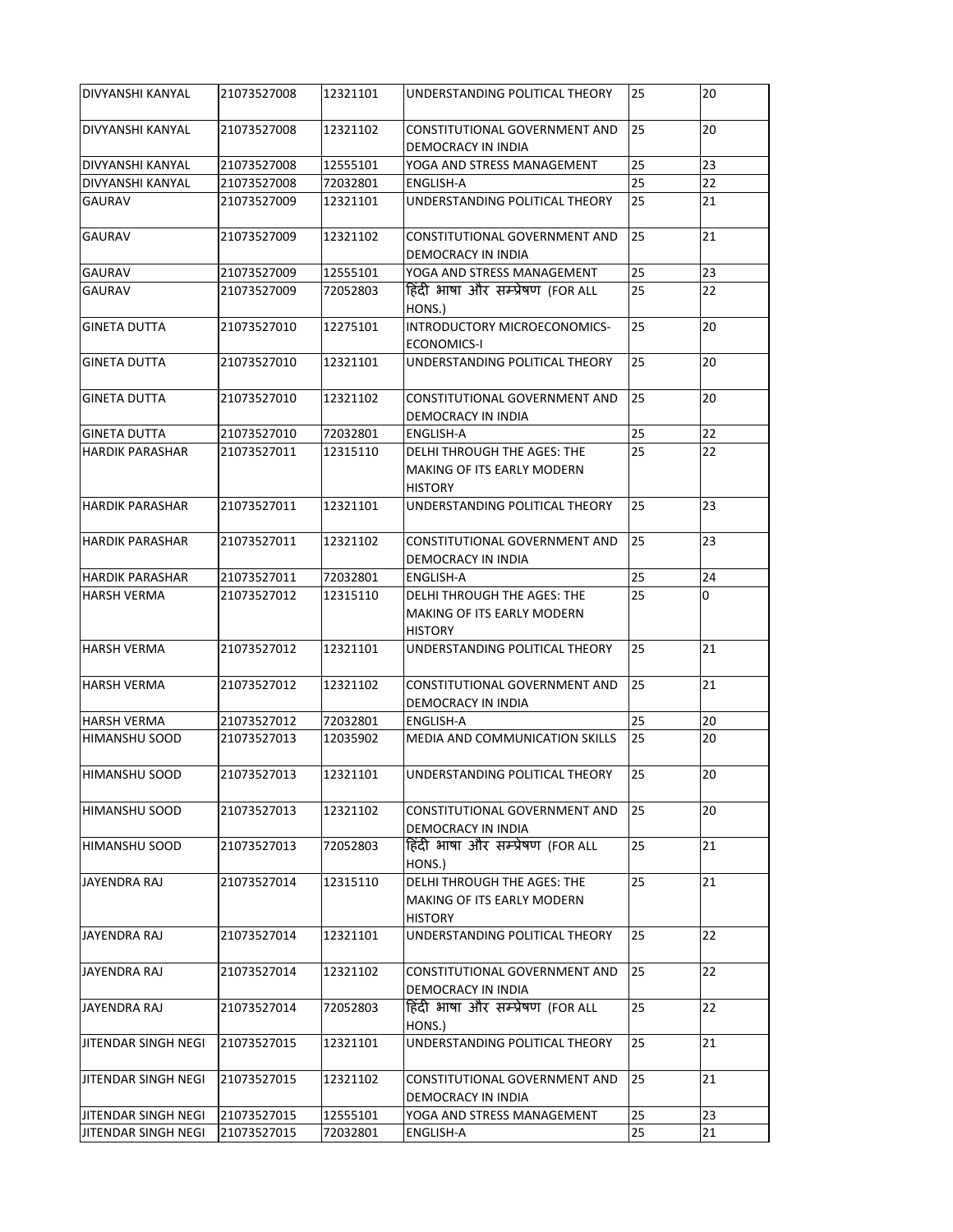| <b>KAJAL PATHAK</b>           | 21073527016 | 12055103 | HINDI CINEMA AUR USKA ADHYAYAN                                                            | 25 | 23 |
|-------------------------------|-------------|----------|-------------------------------------------------------------------------------------------|----|----|
| <b>KAJAL PATHAK</b>           | 21073527016 | 12321101 | UNDERSTANDING POLITICAL THEORY                                                            | 25 | 23 |
| <b>KAJAL PATHAK</b>           | 21073527016 | 12321102 | <b>CONSTITUTIONAL GOVERNMENT AND</b><br>DEMOCRACY IN INDIA                                | 25 | 23 |
| <b>KAJAL PATHAK</b>           | 21073527016 | 72052803 | हिंदी भाषा और सम्प्रेषण (FOR ALL<br>HONS.)                                                | 25 | 23 |
| KAMAKSHI SHARMA               | 21073527017 | 12035902 | MEDIA AND COMMUNICATION SKILLS                                                            | 25 | 19 |
| KAMAKSHI SHARMA               | 21073527017 | 12321101 | UNDERSTANDING POLITICAL THEORY                                                            | 25 | 21 |
| KAMAKSHI SHARMA               | 21073527017 | 12321102 | CONSTITUTIONAL GOVERNMENT AND<br>DEMOCRACY IN INDIA                                       | 25 | 21 |
| KAMAKSHI SHARMA               | 21073527017 | 72032801 | <b>ENGLISH-A</b>                                                                          | 25 | 24 |
| <b>KESHAV KUMAR</b>           | 21073527018 | 12315110 | <b>DELHI THROUGH THE AGES: THE</b><br>MAKING OF ITS EARLY MODERN<br><b>HISTORY</b>        | 25 | 20 |
| <b>KESHAV KUMAR</b>           | 21073527018 | 12321101 | UNDERSTANDING POLITICAL THEORY                                                            | 25 | 22 |
| <b>KESHAV KUMAR</b>           | 21073527018 | 12321102 | CONSTITUTIONAL GOVERNMENT AND<br>DEMOCRACY IN INDIA                                       | 25 | 22 |
| <b>KESHAV KUMAR</b>           | 21073527018 | 72032801 | <b>ENGLISH-A</b>                                                                          | 25 | 24 |
| KHUSHBOO AGGARWAL 21073527019 |             | 12035902 | <b>MEDIA AND COMMUNICATION SKILLS</b>                                                     | 25 | 0  |
| KHUSHBOO AGGARWAL 21073527019 |             | 12321101 | UNDERSTANDING POLITICAL THEORY                                                            | 25 | 21 |
| KHUSHBOO AGGARWAL 21073527019 |             | 12321102 | CONSTITUTIONAL GOVERNMENT AND<br>DEMOCRACY IN INDIA                                       | 25 | 21 |
| KHUSHBOO AGGARWAL 21073527019 |             | 72032801 | <b>ENGLISH-A</b>                                                                          | 25 | 20 |
| <b>KHUSHI</b>                 | 21073527020 | 12315110 | DELHI THROUGH THE AGES: THE<br><b>MAKING OF ITS EARLY MODERN</b><br><b>HISTORY</b>        | 25 | 19 |
| <b>KHUSHI</b>                 | 21073527020 | 12321101 | UNDERSTANDING POLITICAL THEORY                                                            | 25 | 20 |
| <b>KHUSHI</b>                 | 21073527020 | 12321102 | CONSTITUTIONAL GOVERNMENT AND<br>DEMOCRACY IN INDIA                                       | 25 | 20 |
| <b>KHUSHI</b>                 | 21073527020 | 72032801 | <b>ENGLISH-A</b>                                                                          | 25 | 24 |
| KHUSHI KUMARI                 | 21073527021 | 12315110 | <b>DELHI THROUGH THE AGES: THE</b><br><b>MAKING OF ITS EARLY MODERN</b><br><b>HISTORY</b> | 25 | 19 |
| <b>KHUSHI KUMARI</b>          | 21073527021 | 12321101 | UNDERSTANDING POLITICAL THEORY                                                            | 25 | 20 |
| <b>KHUSHI KUMARI</b>          | 21073527021 | 12321102 | CONSTITUTIONAL GOVERNMENT AND<br>DEMOCRACY IN INDIA                                       | 25 | 20 |
| <b>KHUSHI KUMARI</b>          | 21073527021 | 72032801 | <b>ENGLISH-A</b>                                                                          | 25 | 24 |
| KHUSHI SHARMA                 | 21073527022 | 12275101 | INTRODUCTORY MICROECONOMICS-<br>ECONOMICS-I                                               | 25 | 21 |
| <b>KHUSHI SHARMA</b>          | 21073527022 | 12321101 | UNDERSTANDING POLITICAL THEORY                                                            | 25 | 20 |
| <b>KHUSHI SHARMA</b>          | 21073527022 | 12321102 | CONSTITUTIONAL GOVERNMENT AND<br>DEMOCRACY IN INDIA                                       | 25 | 20 |
| <b>KHUSHI SHARMA</b>          | 21073527022 | 72032801 | ENGLISH-A                                                                                 | 25 | 20 |
| <b>MADHUMITA</b>              | 21073527023 | 12035902 | <b>MEDIA AND COMMUNICATION SKILLS</b>                                                     | 25 | 18 |
| <b>MADHUMITA</b>              | 21073527023 | 12321101 | UNDERSTANDING POLITICAL THEORY                                                            | 25 | 21 |
| <b>MADHUMITA</b>              | 21073527023 | 12321102 | CONSTITUTIONAL GOVERNMENT AND<br>DEMOCRACY IN INDIA                                       | 25 | 21 |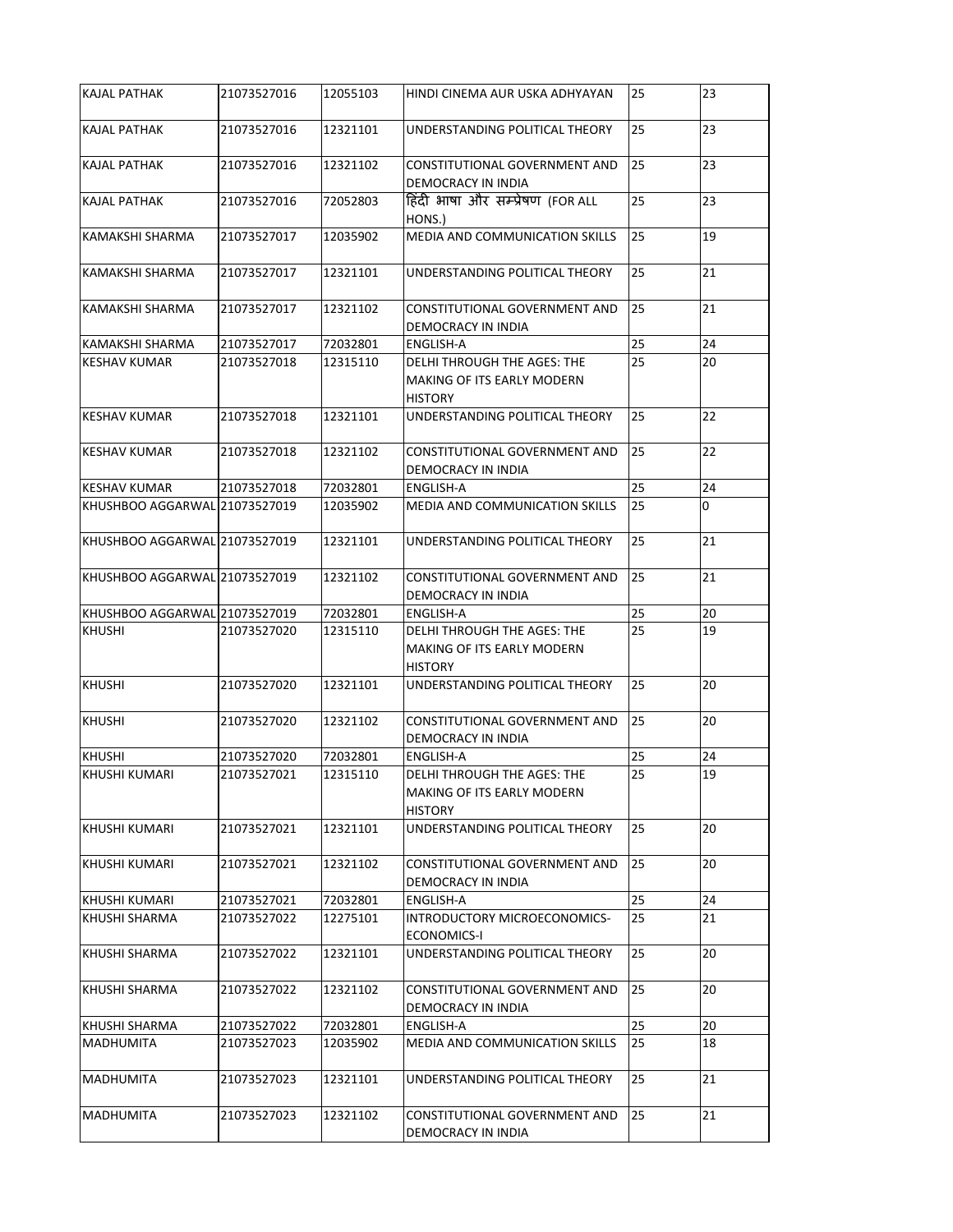| <b>MADHUMITA</b>               | 21073527023 | 72032801 | <b>ENGLISH-A</b>                                                                          | 25 | 19 |
|--------------------------------|-------------|----------|-------------------------------------------------------------------------------------------|----|----|
| <b>MANDEEP YADAV</b>           | 21073527024 | 12321101 | UNDERSTANDING POLITICAL THEORY                                                            | 25 | 21 |
| <b>MANDEEP YADAV</b>           | 21073527024 | 12321102 | CONSTITUTIONAL GOVERNMENT AND<br><b>DEMOCRACY IN INDIA</b>                                | 25 | 21 |
| <b>MANDEEP YADAV</b>           | 21073527024 | 12555101 | YOGA AND STRESS MANAGEMENT                                                                | 25 | 22 |
| <b>MANDEEP YADAV</b>           | 21073527024 | 72032801 | ENGLISH-A                                                                                 | 25 | 21 |
| MANISH KUMAR MAHTQ21073527025  |             | 12315110 | DELHI THROUGH THE AGES: THE<br>MAKING OF ITS EARLY MODERN<br><b>HISTORY</b>               | 25 | 22 |
| MANISH KUMAR MAHT (21073527025 |             | 12321101 | UNDERSTANDING POLITICAL THEORY                                                            | 25 | 21 |
| MANISH KUMAR MAHTQ 21073527025 |             | 12321102 | CONSTITUTIONAL GOVERNMENT AND<br>DEMOCRACY IN INDIA                                       | 25 | 21 |
| MANISH KUMAR MAHTQ21073527025  |             | 72032801 | <b>ENGLISH-A</b>                                                                          | 25 | 24 |
| IMEHAK MANZOOR                 | 21073527026 | 12315110 | <b>DELHI THROUGH THE AGES: THE</b><br><b>MAKING OF ITS EARLY MODERN</b><br><b>HISTORY</b> | 25 | 22 |
| <b>MEHAK MANZOOR</b>           | 21073527026 | 12321101 | UNDERSTANDING POLITICAL THEORY                                                            | 25 | 21 |
| <b>MEHAK MANZOOR</b>           | 21073527026 | 12321102 | CONSTITUTIONAL GOVERNMENT AND<br>DEMOCRACY IN INDIA                                       | 25 | 21 |
| <b>MEHAK MANZOOR</b>           | 21073527026 | 72032801 | ENGLISH-A                                                                                 | 25 | 23 |
| <b>MOHIT GIRI</b>              | 21073527027 | 12275101 | INTRODUCTORY MICROECONOMICS-<br><b>ECONOMICS-I</b>                                        | 25 | 21 |
| <b>MOHIT GIRI</b>              | 21073527027 | 12321101 | UNDERSTANDING POLITICAL THEORY                                                            | 25 | 20 |
| <b>MOHIT GIRI</b>              | 21073527027 | 12321102 | <b>CONSTITUTIONAL GOVERNMENT AND</b><br>DEMOCRACY IN INDIA                                | 25 | 20 |
| <b>MOHIT GIRI</b>              | 21073527027 | 72032801 | <b>ENGLISH-A</b>                                                                          | 25 | 16 |
| <b>MUSHARRAF BASHIR</b>        | 21073527028 | 12315110 | DELHI THROUGH THE AGES: THE<br><b>MAKING OF ITS EARLY MODERN</b><br><b>HISTORY</b>        | 25 | 20 |
| <b>MUSHARRAF BASHIR</b>        | 21073527028 | 12321101 | UNDERSTANDING POLITICAL THEORY                                                            | 25 | 20 |
| <b>MUSHARRAF BASHIR</b>        | 21073527028 | 12321102 | CONSTITUTIONAL GOVERNMENT AND<br>DEMOCRACY IN INDIA                                       | 25 | 20 |
| <b>MUSHARRAF BASHIR</b>        | 21073527028 | 72032801 | ENGLISH-A                                                                                 | 25 | 24 |
| <b>NIKITA</b>                  | 21073527029 | 12315110 | DELHI THROUGH THE AGES: THE<br><b>MAKING OF ITS EARLY MODERN</b><br><b>HISTORY</b>        | 25 | 17 |
| <b>NIKITA</b>                  | 21073527029 | 12321101 | UNDERSTANDING POLITICAL THEORY                                                            | 25 | 22 |
| <b>NIKITA</b>                  | 21073527029 | 12321102 | CONSTITUTIONAL GOVERNMENT AND<br>DEMOCRACY IN INDIA                                       | 25 | 22 |
| <b>NIKITA</b>                  | 21073527029 | 72032801 | <b>ENGLISH-A</b>                                                                          | 25 | 18 |
| <b>PRANAV BHARDWAJ</b>         | 21073527030 | 12315110 | DELHI THROUGH THE AGES: THE<br><b>MAKING OF ITS EARLY MODERN</b><br><b>HISTORY</b>        | 25 | 22 |
| PRANAV BHARDWAJ                | 21073527030 | 12321101 | UNDERSTANDING POLITICAL THEORY                                                            | 25 | 21 |
| <b>PRANAV BHARDWAJ</b>         | 21073527030 | 12321102 | CONSTITUTIONAL GOVERNMENT AND<br>DEMOCRACY IN INDIA                                       | 25 | 21 |
| PRANAV BHARDWAJ                | 21073527030 | 72032801 | ENGLISH-A                                                                                 | 25 | 24 |
| <b>PRANAV LALIT</b>            | 21073527031 | 12321101 | UNDERSTANDING POLITICAL THEORY                                                            | 25 | 21 |
| <b>PRANAV LALIT</b>            | 21073527031 | 12321102 | CONSTITUTIONAL GOVERNMENT AND<br>DEMOCRACY IN INDIA                                       | 25 | 21 |
| <b>PRANAV LALIT</b>            | 21073527031 | 12555101 | YOGA AND STRESS MANAGEMENT                                                                | 25 | 22 |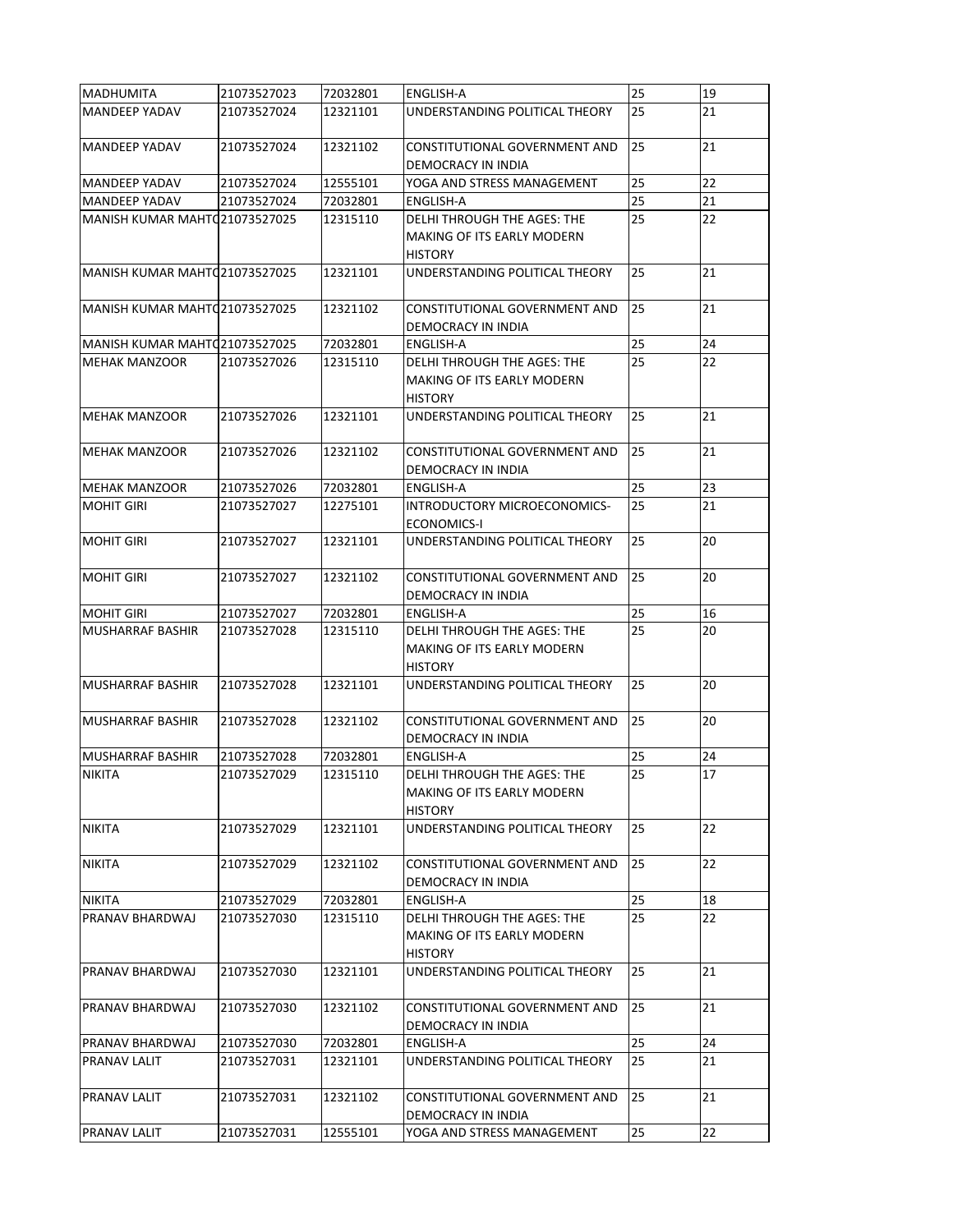| PRANAV LALIT                      | 21073527031 | 72032801 | <b>ENGLISH-A</b>                         | 25 | 23 |
|-----------------------------------|-------------|----------|------------------------------------------|----|----|
| PRIYANKA                          | 21073527032 | 12315110 | <b>DELHI THROUGH THE AGES: THE</b>       | 25 | 20 |
|                                   |             |          | MAKING OF ITS EARLY MODERN               |    |    |
|                                   |             |          | <b>HISTORY</b>                           |    |    |
| PRIYANKA                          | 21073527032 | 12321101 | UNDERSTANDING POLITICAL THEORY           | 25 | 21 |
|                                   |             |          |                                          |    |    |
| PRIYANKA                          | 21073527032 | 12321102 | CONSTITUTIONAL GOVERNMENT AND            | 25 | 21 |
|                                   |             |          | DEMOCRACY IN INDIA                       |    |    |
| PRIYANKA                          | 21073527032 | 72032801 | <b>ENGLISH-A</b>                         | 25 | 22 |
| RADHA SHARMA                      | 21073527033 | 12315110 | DELHI THROUGH THE AGES: THE              | 25 | 19 |
|                                   |             |          | MAKING OF ITS EARLY MODERN               |    |    |
|                                   |             |          | <b>HISTORY</b>                           |    |    |
| RADHA SHARMA                      | 21073527033 | 12321101 | UNDERSTANDING POLITICAL THEORY           | 25 | 20 |
|                                   |             |          |                                          | 25 | 20 |
| RADHA SHARMA                      | 21073527033 | 12321102 | CONSTITUTIONAL GOVERNMENT AND            |    |    |
|                                   | 21073527033 | 72032801 | DEMOCRACY IN INDIA                       | 25 | 19 |
| RADHA SHARMA<br>RAVI SHANKAR PALI | 21073527034 | 12315110 | ENGLISH-A<br>DELHI THROUGH THE AGES: THE | 25 | 20 |
|                                   |             |          | MAKING OF ITS EARLY MODERN               |    |    |
|                                   |             |          | <b>HISTORY</b>                           |    |    |
| RAVI SHANKAR PALI                 | 21073527034 | 12321101 | UNDERSTANDING POLITICAL THEORY           | 25 | 21 |
|                                   |             |          |                                          |    |    |
| RAVI SHANKAR PALI                 | 21073527034 | 12321102 | CONSTITUTIONAL GOVERNMENT AND            | 25 | 21 |
|                                   |             |          | <b>DEMOCRACY IN INDIA</b>                |    |    |
| <b>RAVI SHANKAR PALI</b>          | 21073527034 | 72052803 | हिंदी भाषा और सम्प्रेषण (FOR ALL         | 25 | 23 |
|                                   |             |          | HONS.)                                   |    |    |
| <b>RISHABH SHUKLA</b>             | 21073527035 | 12321101 | UNDERSTANDING POLITICAL THEORY           | 25 | 20 |
|                                   |             |          |                                          |    |    |
| RISHABH SHUKLA                    | 21073527035 | 12321102 | CONSTITUTIONAL GOVERNMENT AND            | 25 | 20 |
|                                   |             |          | <b>DEMOCRACY IN INDIA</b>                |    |    |
| <b>RISHABH SHUKLA</b>             | 21073527035 | 12555101 | YOGA AND STRESS MANAGEMENT               | 25 | 23 |
| <b>RISHABH SHUKLA</b>             | 21073527035 | 72052803 | हिंदी भाषा और सम्प्रेषण (FOR ALL         | 25 | 17 |
|                                   |             |          | HONS.)                                   |    |    |
| <b>RISHIKA SINHA</b>              | 21073527036 | 12315110 | <b>DELHI THROUGH THE AGES: THE</b>       | 25 | 21 |
|                                   |             |          | <b>MAKING OF ITS EARLY MODERN</b>        |    |    |
|                                   |             |          | <b>HISTORY</b>                           |    |    |
| <b>RISHIKA SINHA</b>              | 21073527036 | 12321101 | UNDERSTANDING POLITICAL THEORY           | 25 | 21 |
|                                   |             |          |                                          |    |    |
| <b>RISHIKA SINHA</b>              | 21073527036 | 12321102 | CONSTITUTIONAL GOVERNMENT AND            | 25 | 21 |
|                                   |             |          | DEMOCRACY IN INDIA                       |    |    |
| IRISHIKA SINHA                    | 21073527036 | 72032801 | ENGLISH-A                                | 25 | 23 |
| <b>ROHIT KUMAR</b>                | 21073527037 | 12035902 | MEDIA AND COMMUNICATION SKILLS           | 25 | 18 |
| <b>ROHIT KUMAR</b>                | 21073527037 | 12321101 | UNDERSTANDING POLITICAL THEORY           | 25 | 21 |
|                                   |             |          |                                          |    |    |
| <b>ROHIT KUMAR</b>                | 21073527037 | 12321102 | CONSTITUTIONAL GOVERNMENT AND            | 25 | 21 |
|                                   |             |          | DEMOCRACY IN INDIA                       |    |    |
| <b>ROHIT KUMAR</b>                | 21073527037 | 72032801 | <b>ENGLISH-A</b>                         | 25 | 22 |
| <b>SANDESH YADAV</b>              | 21073527038 | 12315110 | DELHI THROUGH THE AGES: THE              | 25 | 21 |
|                                   |             |          | MAKING OF ITS EARLY MODERN               |    |    |
|                                   |             |          | <b>HISTORY</b>                           |    |    |
| <b>SANDESH YADAV</b>              | 21073527038 | 12321101 | UNDERSTANDING POLITICAL THEORY           | 25 | 20 |
|                                   |             |          |                                          |    |    |
| <b>SANDESH YADAV</b>              | 21073527038 | 12321102 | CONSTITUTIONAL GOVERNMENT AND            | 25 | 20 |
|                                   |             |          | <b>DEMOCRACY IN INDIA</b>                |    |    |
| <b>SANDESH YADAV</b>              | 21073527038 | 72032801 | ENGLISH-A                                | 25 | 19 |
| <b>SANDHYA</b>                    | 21073527039 | 12035902 | MEDIA AND COMMUNICATION SKILLS           | 25 | 0  |
|                                   |             |          |                                          |    |    |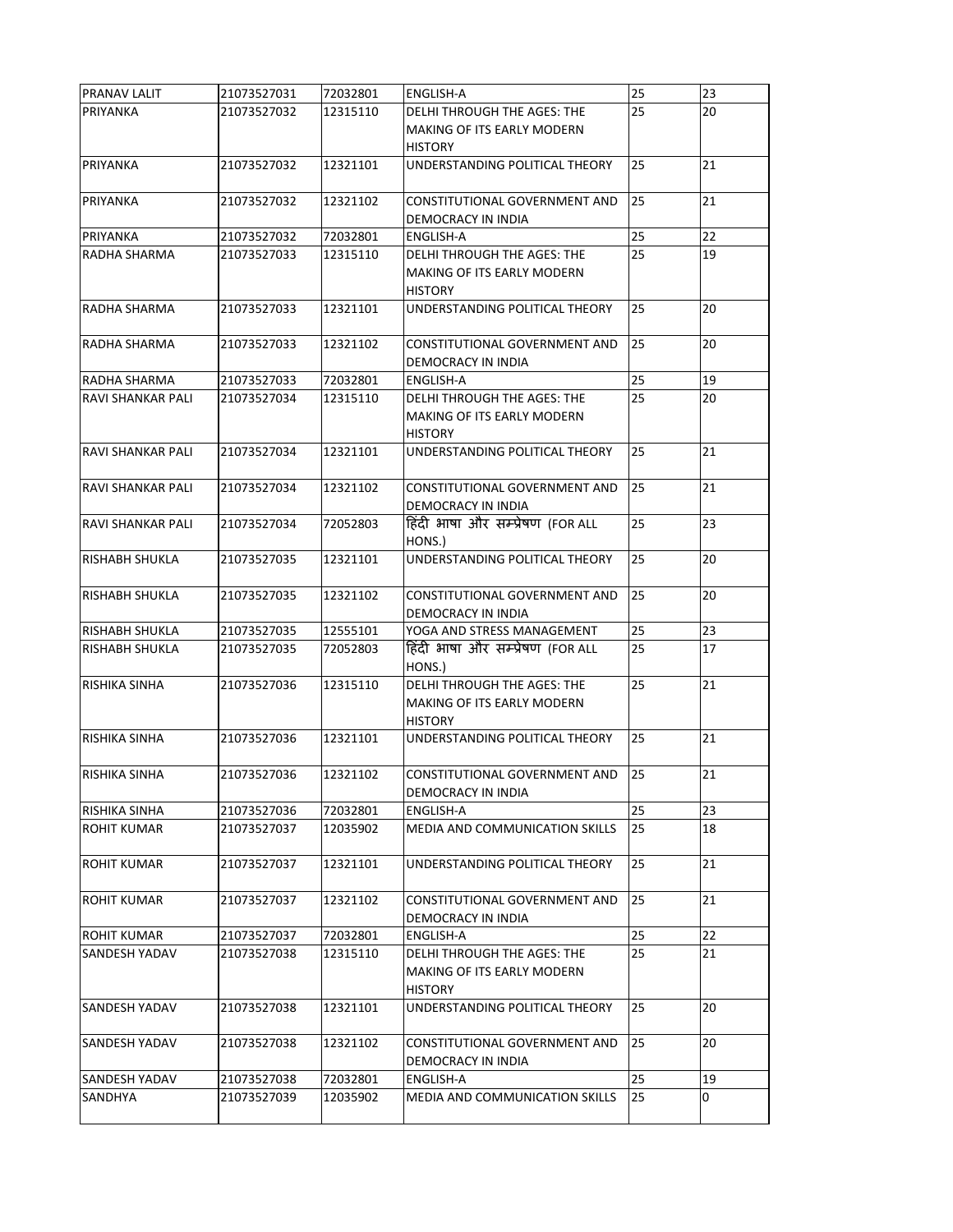| <b>SANDHYA</b>          | 21073527039 | 12321101 | UNDERSTANDING POLITICAL THEORY                                                            | 25 | 23          |
|-------------------------|-------------|----------|-------------------------------------------------------------------------------------------|----|-------------|
| <b>SANDHYA</b>          | 21073527039 | 12321102 | <b>CONSTITUTIONAL GOVERNMENT AND</b><br><b>DEMOCRACY IN INDIA</b>                         | 25 | 23          |
| <b>SANDHYA</b>          | 21073527039 | 72032801 | <b>ENGLISH-A</b>                                                                          | 25 | 22          |
| SATYAPRAKASH            | 21073527040 | 12321101 | UNDERSTANDING POLITICAL THEORY                                                            | 25 | 22          |
| <b>SATYAPRAKASH</b>     | 21073527040 | 12321102 | <b>CONSTITUTIONAL GOVERNMENT AND</b><br>DEMOCRACY IN INDIA                                | 25 | 22          |
| SATYAPRAKASH            | 21073527040 | 12555101 | YOGA AND STRESS MANAGEMENT                                                                | 25 | 22          |
| <b>SATYAPRAKASH</b>     | 21073527040 | 72052803 | हिंदी भाषा और सम्प्रेषण (FOR ALL<br>HONS.)                                                | 25 | 22          |
| <b>SEJAL</b>            | 21073527041 | 12315110 | <b>DELHI THROUGH THE AGES: THE</b><br><b>MAKING OF ITS EARLY MODERN</b><br><b>HISTORY</b> | 25 | 19          |
| <b>SEJAL</b>            | 21073527041 | 12321101 | UNDERSTANDING POLITICAL THEORY                                                            | 25 | 21          |
| <b>SEJAL</b>            | 21073527041 | 12321102 | <b>CONSTITUTIONAL GOVERNMENT AND</b><br>DEMOCRACY IN INDIA                                | 25 | 21          |
| <b>SEJAL</b>            | 21073527041 | 72032801 | <b>ENGLISH-A</b>                                                                          | 25 | 20          |
| <b>SHIVAM KUMAR</b>     | 21073527042 | 12321101 | UNDERSTANDING POLITICAL THEORY                                                            | 25 | 20          |
| <b>SHIVAM KUMAR</b>     | 21073527042 | 12321102 | CONSTITUTIONAL GOVERNMENT AND<br>DEMOCRACY IN INDIA                                       | 25 | 20          |
| <b>SHIVAM KUMAR</b>     | 21073527042 | 12555101 | YOGA AND STRESS MANAGEMENT                                                                | 25 | 23          |
| <b>SHIVAM KUMAR</b>     | 21073527042 | 72032801 | ENGLISH-A                                                                                 | 25 | 0           |
| <b>SHIVANI PAL</b>      | 21073527043 | 12035902 | <b>MEDIA AND COMMUNICATION SKILLS</b>                                                     | 25 | 19          |
| <b>SHIVANI PAL</b>      | 21073527043 | 12321101 | UNDERSTANDING POLITICAL THEORY                                                            | 25 | 20          |
| <b>SHIVANI PAL</b>      | 21073527043 | 12321102 | CONSTITUTIONAL GOVERNMENT AND<br>DEMOCRACY IN INDIA                                       | 25 | 20          |
| <b>SHIVANI PAL</b>      | 21073527043 | 72032801 | <b>ENGLISH-A</b>                                                                          | 25 | 20          |
| <b>SHIVANI YADAV</b>    | 21073527044 | 12321101 | UNDERSTANDING POLITICAL THEORY                                                            | 25 | 23          |
| <b>SHIVANI YADAV</b>    | 21073527044 | 12321102 | <b>CONSTITUTIONAL GOVERNMENT AND</b><br>DEMOCRACY IN INDIA                                | 25 | 23          |
| <b>SHIVANI YADAV</b>    | 21073527044 | 12555101 | YOGA AND STRESS MANAGEMENT                                                                | 25 | 22          |
| <b>SHIVANI YADAV</b>    | 21073527044 | 72032801 | ENGLISH-A                                                                                 | 25 | 19          |
| <b>SHIVESH MEHTA</b>    | 21073527045 | 12275101 | INTRODUCTORY MICROECONOMICS-<br><b>ECONOMICS-I</b>                                        | 25 | 19          |
| <b>SHIVESH MEHTA</b>    | 21073527045 | 12321101 | UNDERSTANDING POLITICAL THEORY                                                            | 25 | 22          |
| <b>SHIVESH MEHTA</b>    | 21073527045 | 12321102 | CONSTITUTIONAL GOVERNMENT AND<br>DEMOCRACY IN INDIA                                       | 25 | 22          |
| <b>SHIVESH MEHTA</b>    | 21073527045 | 72032801 | <b>ENGLISH-A</b>                                                                          | 25 | 21          |
| <b>SIMRAN</b>           | 21073527046 | 12035902 | MEDIA AND COMMUNICATION SKILLS                                                            | 25 | 0           |
| ISIMRAN                 | 21073527046 | 12321101 | UNDERSTANDING POLITICAL THEORY                                                            | 25 | 22          |
|                         |             |          |                                                                                           |    |             |
| <b>SIMRAN</b>           | 21073527046 | 12321102 | CONSTITUTIONAL GOVERNMENT AND<br>DEMOCRACY IN INDIA                                       | 25 | 22          |
| <b>SIMRAN</b>           | 21073527046 | 72032801 | <b>ENGLISH-A</b>                                                                          | 25 | $\mathbf 0$ |
| <b>SONU KUMAR YADAV</b> | 21073527047 | 12315110 | <b>DELHI THROUGH THE AGES: THE</b><br><b>MAKING OF ITS EARLY MODERN</b><br><b>HISTORY</b> | 25 | 20          |
| <b>SONU KUMAR YADAV</b> | 21073527047 | 12321101 | UNDERSTANDING POLITICAL THEORY                                                            | 25 | 21          |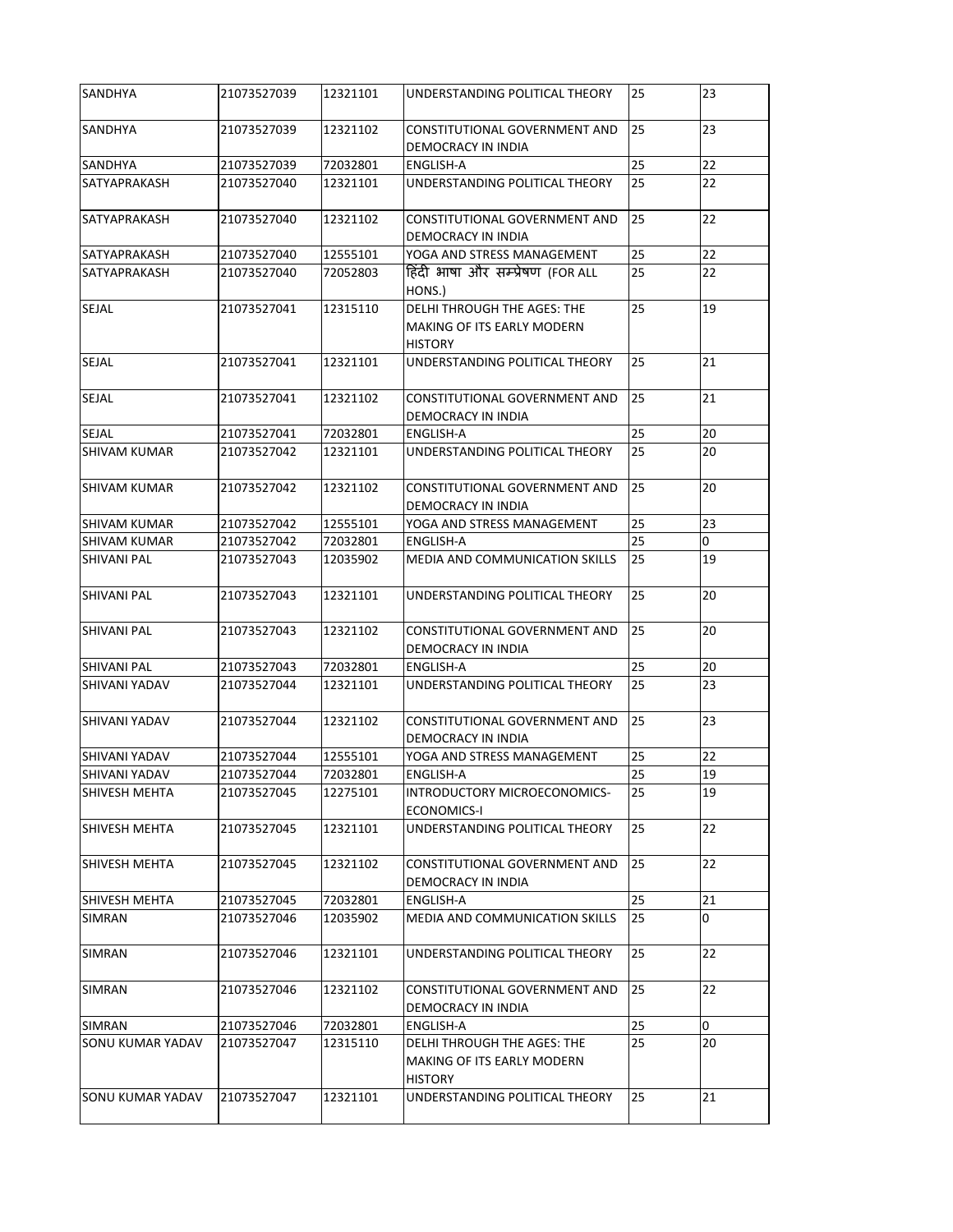| <b>SONU KUMAR YADAV</b>  | 21073527047 | 12321102 | <b>CONSTITUTIONAL GOVERNMENT AND</b><br>DEMOCRACY IN INDIA                                | 25 | 21 |
|--------------------------|-------------|----------|-------------------------------------------------------------------------------------------|----|----|
| <b>SONU KUMAR YADAV</b>  | 21073527047 | 72052803 | हिंदी भाषा और सम्प्रेषण (FOR ALL<br>HONS.)                                                | 25 | 20 |
| <b>TASHU SINGH</b>       | 21073527048 | 12315110 | <b>DELHI THROUGH THE AGES: THE</b><br><b>MAKING OF ITS EARLY MODERN</b><br><b>HISTORY</b> | 25 | 19 |
| <b>TASHU SINGH</b>       | 21073527048 | 12321101 | UNDERSTANDING POLITICAL THEORY                                                            | 25 | 20 |
| <b>TASHU SINGH</b>       | 21073527048 | 12321102 | CONSTITUTIONAL GOVERNMENT AND<br>DEMOCRACY IN INDIA                                       | 25 | 20 |
| <b>TASHU SINGH</b>       | 21073527048 | 72032801 | ENGLISH-A                                                                                 | 25 | 22 |
| <b>TISHA VERMA</b>       | 21073527049 | 12275101 | INTRODUCTORY MICROECONOMICS-<br><b>ECONOMICS-I</b>                                        | 25 | 21 |
| <b>TISHA VERMA</b>       | 21073527049 | 12321101 | UNDERSTANDING POLITICAL THEORY                                                            | 25 | 21 |
| <b>TISHA VERMA</b>       | 21073527049 | 12321102 | <b>CONSTITUTIONAL GOVERNMENT AND</b><br><b>DEMOCRACY IN INDIA</b>                         | 25 | 21 |
| <b>TISHA VERMA</b>       | 21073527049 | 72032801 | <b>ENGLISH-A</b>                                                                          | 25 | 20 |
| <b>VIBHU RAJ VAIBHAV</b> | 21073527050 | 12315110 | DELHI THROUGH THE AGES: THE<br>MAKING OF ITS EARLY MODERN<br><b>HISTORY</b>               | 25 | 22 |
| <b>VIBHU RAJ VAIBHAV</b> | 21073527050 | 12321101 | UNDERSTANDING POLITICAL THEORY                                                            | 25 | 21 |
| <b>VIBHU RAJ VAIBHAV</b> | 21073527050 | 12321102 | CONSTITUTIONAL GOVERNMENT AND<br>DEMOCRACY IN INDIA                                       | 25 | 21 |
| <b>VIBHU RAJ VAIBHAV</b> | 21073527050 | 72032801 | ENGLISH-A                                                                                 | 25 | 18 |
| <b>VIKRAM KUMAR</b>      | 21073527051 | 12315110 | <b>DELHI THROUGH THE AGES: THE</b><br>MAKING OF ITS EARLY MODERN<br><b>HISTORY</b>        | 25 | 18 |
| <b>VIKRAM KUMAR</b>      | 21073527051 | 12321101 | UNDERSTANDING POLITICAL THEORY                                                            | 25 | 21 |
| <b>VIKRAM KUMAR</b>      | 21073527051 | 12321102 | CONSTITUTIONAL GOVERNMENT AND<br>DEMOCRACY IN INDIA                                       | 25 | 21 |
| IVIKRAM KUMAR            | 21073527051 | 72052803 | हिंदी भाषा और सम्प्रेषण (FOR ALL<br>HONS.)                                                | 25 | 21 |
| VISHAL DIVAKAR           | 21073527052 | 12315110 | <b>DELHI THROUGH THE AGES: THE</b><br><b>MAKING OF ITS EARLY MODERN</b><br><b>HISTORY</b> | 25 | 20 |
| <b>VISHAL DIVAKAR</b>    | 21073527052 | 12321101 | UNDERSTANDING POLITICAL THEORY                                                            | 25 | 23 |
| VISHAL DIVAKAR           | 21073527052 | 12321102 | CONSTITUTIONAL GOVERNMENT AND<br>DEMOCRACY IN INDIA                                       | 25 | 23 |
| <b>VISHAL DIVAKAR</b>    | 21073527052 | 72032801 | <b>ENGLISH-A</b>                                                                          | 25 | 20 |
| <b>VISHNU SAH GOND</b>   | 21073527053 | 12315110 | DELHI THROUGH THE AGES: THE<br><b>MAKING OF ITS EARLY MODERN</b><br><b>HISTORY</b>        | 25 | 20 |
| <b>VISHNU SAH GOND</b>   | 21073527053 | 12321101 | UNDERSTANDING POLITICAL THEORY                                                            | 25 | 20 |
| <b>VISHNU SAH GOND</b>   | 21073527053 | 12321102 | CONSTITUTIONAL GOVERNMENT AND<br>DEMOCRACY IN INDIA                                       | 25 | 20 |
| <b>VISHNU SAH GOND</b>   | 21073527053 | 72032801 | ENGLISH-A                                                                                 | 25 | 17 |
| YASH VINAYAK KORAVI      | 21073527054 | 12035902 | <b>MEDIA AND COMMUNICATION SKILLS</b>                                                     | 25 | 0  |
| YASH VINAYAK KORAVI      | 21073527054 | 12321101 | UNDERSTANDING POLITICAL THEORY                                                            | 25 | 23 |
| YASH VINAYAK KORAVI      | 21073527054 | 12321102 | CONSTITUTIONAL GOVERNMENT AND<br>DEMOCRACY IN INDIA                                       | 25 | 23 |
| YASH VINAYAK KORAVI      | 21073527054 | 72032801 | <b>ENGLISH-A</b>                                                                          | 25 | 21 |